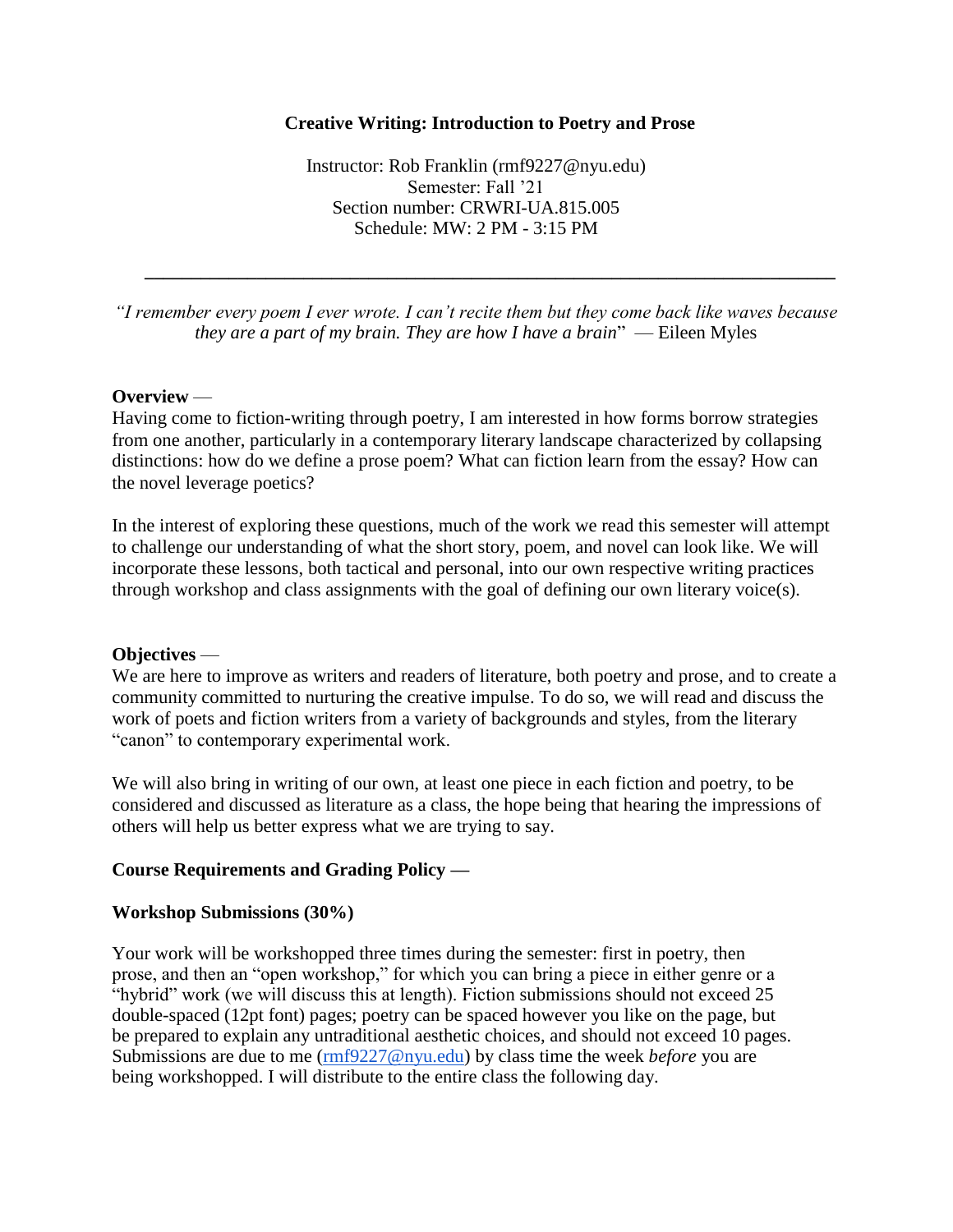### **In-Class Participation and Substantive Feedback (30%)**

You are expected to read your classmates' work thoroughly and thoughtfully and come to class prepared with observations, notes, and edits that you will share both in writing and during discussion. *Participation is key*, both in discussing one another's work and the craft texts.

Equally important is that we maintain a sympathetic critical eye as we read one another's work. While line edits are encouraged, **required written feedback** will take the form of a short "letter" or note that addresses your high level response to the submission and distills your primary pieces of constructive feedback, citing specific instances in the text where you see opportunity to make adjustments. These letters will be due midnight the day before workshop. If you choose to email your note, please CC me [\(rmf9227@nyu.edu\)](mailto:rmf9227@nyu.edu); if you prefer to handwrite notes or print and hand-deliver, please inform me you have done so in class, as adherence to this requirement will impact your grade.

### **Additional Class Requirements (10%)**

Students will be asked to attend a literary event of their choosing (a panel, a reading or other event — if you are curious if it counts, just ask!) during the semester and write a 1 page doublespaced response to the experience. You can describe your personal experience of the work, what you learned, what you observed about the business of being a working writer / artist, etc. Assuming the world is back up and running, I encourage you to attend (safely) in person, but zoom / online events are also acceptable. I will keep you posted weekly on events on NYU's campus and beyond. 92nd Street Y, The Center for Fiction, and most independent bookstores (McNally Jackson, Greenlight Books, Books are Magic) are excellent places to look.

For extra credit, you may attend an additional literary event and write a second response. This response will raise your grade by a third of a letter grade  $(B \text{ to } B+, B+\text{ to } A-, \text{ etc.})$ 

### **Final Portfolio (30%)**

At the end of the semester, you will turn in a "final portfolio" with all of your pieces from the semester, having incorporated the edits from class discussion and workshop, along with a note describing the changes you made and why you believe they benefit the piece. If you choose not to edit or to edit in ways that differ from the recommendations made in workshop (which is entirely up to you), your note should focus on your rationale for this choice.

### **Attendance**

You will be allowed one unexcused absence during the semester — though not on a week when you're being workshopped (if you need to reschedule your workshop, please contact me as far in advance as possible). After that, absences will result in the reduction of your letter grade by a third (A to A-, A- to B+, etc). Considerable tardiness (say, 30+ minutes) will count as absence.

### **Plagiarism**

Don't. Really, just do not. I will have to report you and it will result in your failing the course. If you're ever fearful of missing a deadline or being unable to complete an assignment, please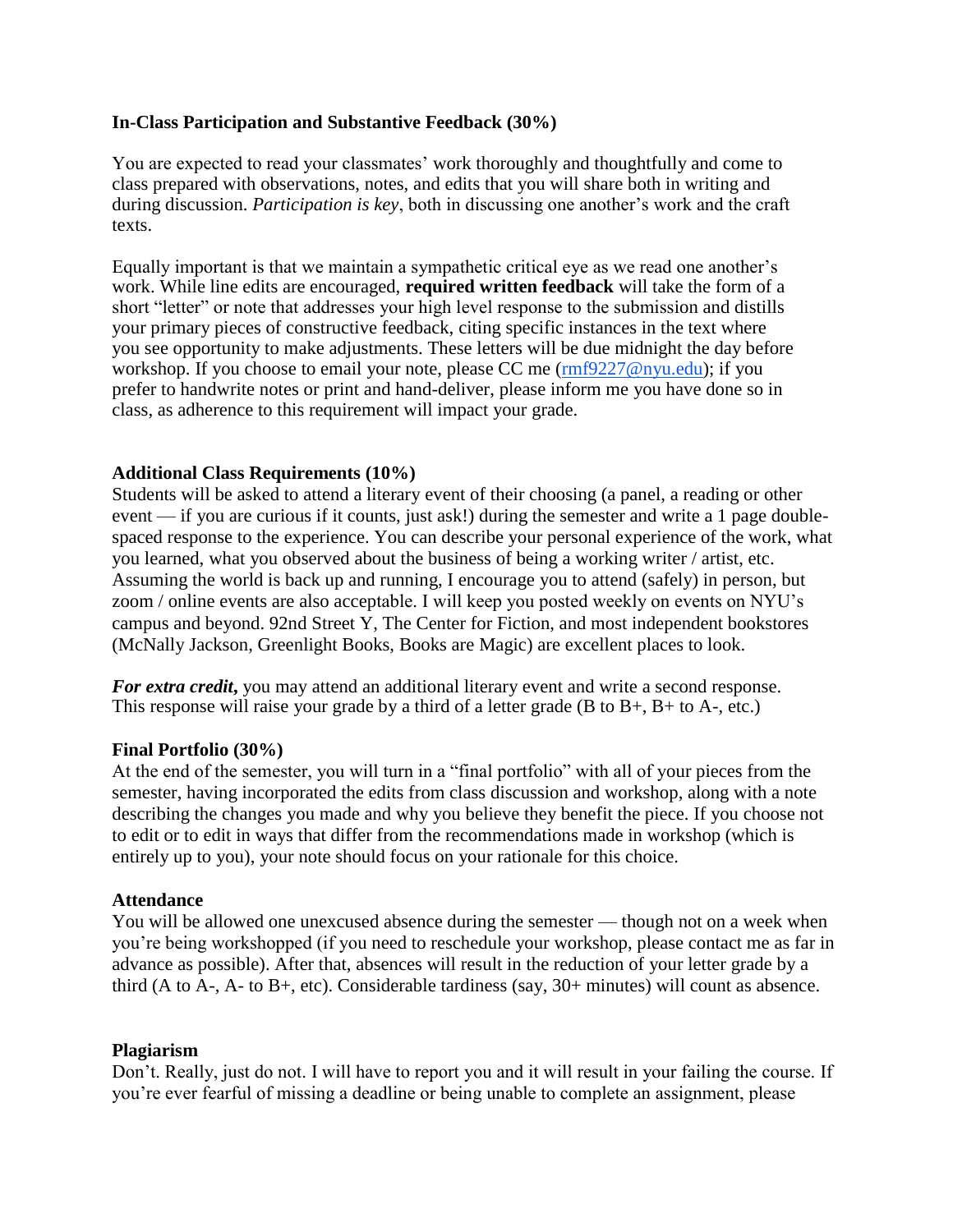**[contact me](mailto:rmf9227@nyu.edu)** to discuss an extension rather than proceeding down this dark, dank path.

#### **Disability Disclosure Statement**

Academic accommodations are available to any student with a chronic, psychological, visual, mobility, learning disability, or who is deaf or hard of hearing. Students should please register with the Moses Center for Students with Disabilities at 212-998-4980.

> NYU's Henry and Lucy Moses Center for Students with Disabilities 726 Broadway, 2nd Floor New York, NY 10003-6675 Telephone: 212-998-4980 Voice/TTY Fax: 212-995-4114 Web site: http://www.nyu.edu/csd

**Student Wellness Policy:** Unless we see explicit evidence in workshop that the speaker of a work is the writer themselves, we assume the speaker is fictional. However, certain content relating to murder, depression, suicide, sexual assault, or severe mental distress, such as seems to be a possible cry for help, will likely prompt the instructor's attention. Please send an email putting this work in context before submitting work, especially for workshop, that may be interpreted as such. If you do feel you need someone to talk to at any point in the semester, please feel safe to reach out to me and I can guide you to the NYU Wellness Center.

**Book List:** Five books are required for this class — all of which can be found at a local bookstore, or on Amazon if you so choose.

\_\_\_\_\_\_\_\_\_\_\_\_\_\_\_\_\_\_\_\_\_\_\_\_\_\_

- *Citizen*, Claudia Rankine
- *Crush*, Richard Siken
- *10:04*, Ben Lerner
- *We the Animals*, Justin Torres
- *Bluets*, Maggie Nelson

### **Calendar**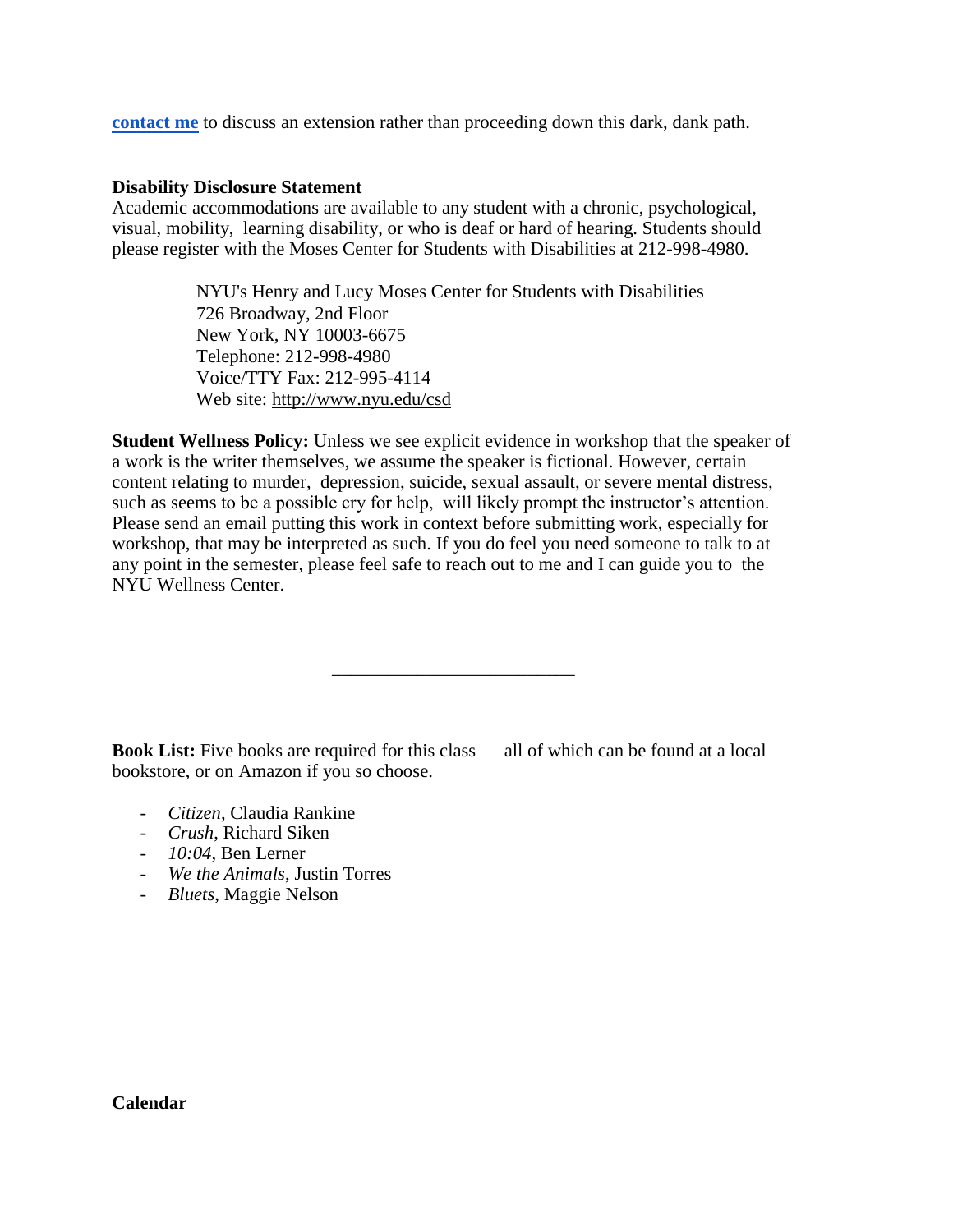## **Week 1: Introduction to the Course**

## **Wednesday, September 8th:**

- Review syllabus, divide into workshop groups
- Personal introductions

## **Week 2: Mechanics of Poetry, Understanding "Poetics"**

**Monday, September 13th:** What makes a poem? This week, we'll look at these famous poems to dissect the basics of poetics: form, sound, image, diction, etc.

- To read for class:
	- [We Real Cool,](https://www.poetryfoundation.org/poetrymagazine/poems/28112/we-real-cool) Gwendolyn Brooks
	- [Archaic Torso of Apollo,](https://poets.org/poem/archaic-torso-apollo) Rainer Maria Rilke
	- [Lighthead's Guide to the Galaxy,](https://poets.org/poem/lightheads-guide-galaxy) Terrence Hayes
	- [What Do Women Want,](https://www.poetryfoundation.org/poems/42520/what-do-women-want) Kim Adonizio
- Found Poems discussion: Can these tweets, bits of signage, etc that seem informed by poetic structure be considered poems? Should they be?
- Mock Workshop: I will email two anon poems for a  $\sim$  30 minute mock workshop

## **Wednesday, September 15th:**

- Poetry Workshop, Group A

### **Week 3: Radical Poetics**

### **Monday, September 20th**

- [Howl,](https://www.poetryfoundation.org/poems/49303/howl) part I, Allen Ginsberg
- [Black Art \(](https://www.youtube.com/watch?v=Dh2P-tlEH_wBlack%20Art,%20Amiri%20Baraka)video), Amiri Baraka
- [Someone is Writing a Poem,](https://www.poetryfoundation.org/articles/69530/someone-is-writing-a-poem) Adrienne Rich essay
- Claudia Rankine, Citizen selections (TBA)

### **Wednesday, September 22nd:** Poetry Workshop, Group B

### **Week 4: Contemporary Voices**

### **Monday, September 27th**

- [Boy in a Stolen Evening Gown,](https://poets.org/poem/boy-stolen-evening-gown) [Body and Kentucky Bourbon,](http://www.divasofverse.com/2015/09/body-kentucky-bourbon-by-saeed-jones.html) Saeed Jones
- [alternative names for black boys,](https://www.poetryfoundation.org/poetrymagazine/poems/56843/alternate-names-for-black-boys) [dinosaurs in the hood](https://www.poetryfoundation.org/poetrymagazine/poems/57585/dinosaurs-in-the-hood) (text and vid), Danez Smith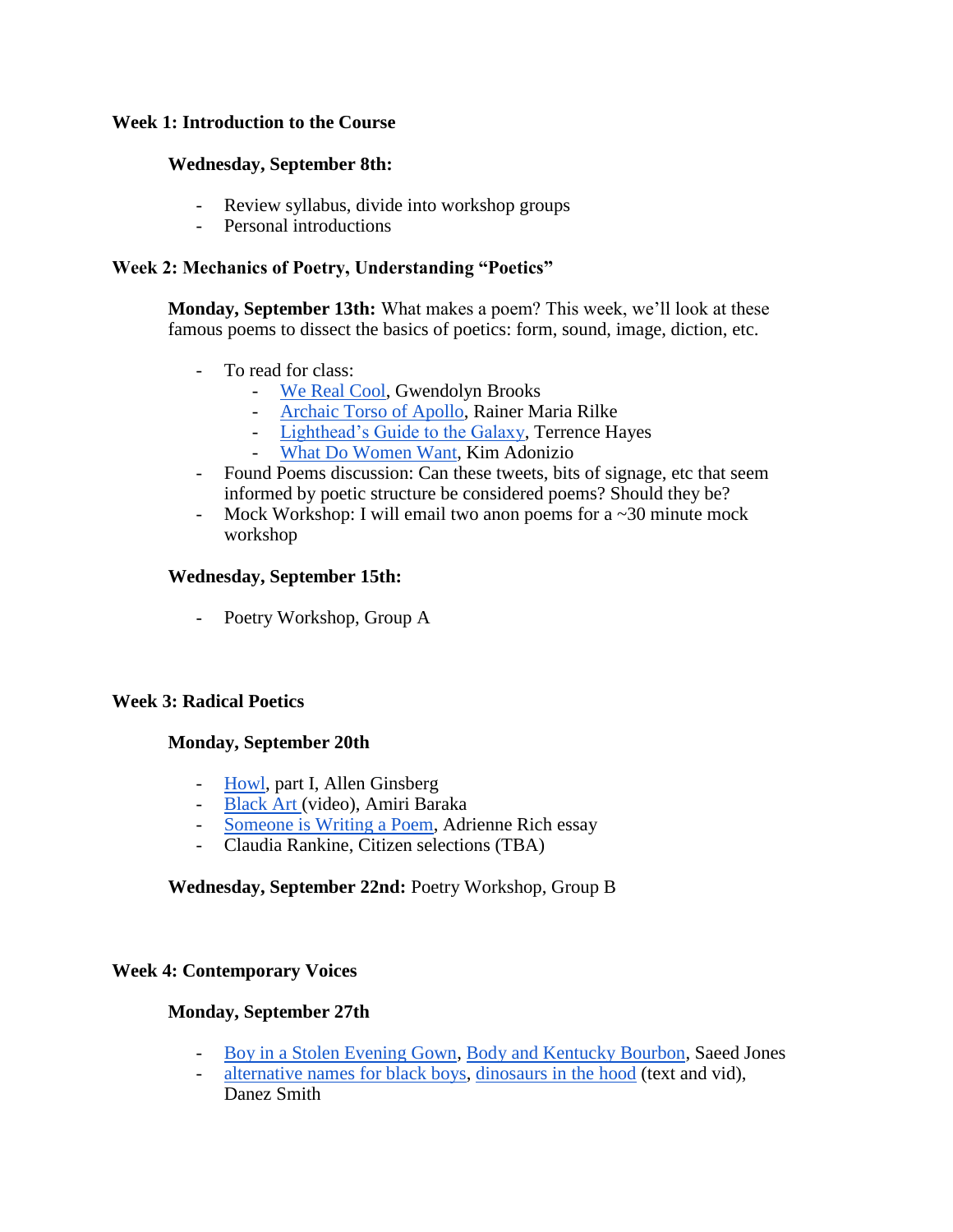- [All they want…,](https://lithub.com/all-they-want-is-my-money-my-pussy-my-blood/) [Nancy Meyers and my dream of whiteness](https://tinhouse.com/wp-content/uploads/2018/11/Magical-Negro-Preview.pdf) (pg 23 25), Morgan Parker
- [Jealousy](https://www.youtube.com/watch?v=jDQvlDJ6gKs) (vid), Janani Balasubramanian

# **Wednesday, September 29th:** Poetry Workshop, Group C

# **Week 5: Poetry of the City**

# **Monday, October 4th**

- [Meditations in an Emergency,](https://www.poetryfoundation.org/poetrymagazine/poems/26538/meditations-in-an-emergency) Frank O'Hara
- [June,](https://www.newyorker.com/magazine/2018/04/30/june) [More,](https://www.newyorker.com/magazine/2020/06/08/more) Alex Dimitrov
- [Demolition,](https://www.poetryfoundation.org/poetrymagazine/browse?volume=158&issue=4&page=26) Mark Doty
- [Open City,](https://www.nytimes.com/2011/02/27/books/review/excerpt-open-city.html) Excerpt, Teju Cole

# **Wednesday, October 6th:** Poetry Workshop, Group D

# **Week 6: Prose Poetry**

**Monday, October 11th —** FALL BREAK: Get out, play with leaves

**Wednesday, October 13th —** Crush, Richard Siken

# **Week 7: Mechanics of Fiction**

**Monday, October 18th:** we will discuss the basics of the short story and fiction more widely: narrative voice, character, plot, pacing

- [Where are You Going, Where Have You Been,](https://www.ndsu.edu/pubweb/~cinichol/CreativeWriting/323/WhereAreYouGoing.htm) Joyce Carol Oates
- [The Standard of Living,](https://www.google.com/url?sa=t&rct=j&q=&esrc=s&source=web&cd=&ved=2ahUKEwiEosXrp7jvAhVLdt8KHWiNAD8QFjAKegQIAhAD&url=http%3A%2F%2Fcareerhigh.pbworks.com%2Fw%2Ffile%2Ffetch%2F102407623%2FThe%2520Standard%2520of%2520Living.pdf&usg=AOvVaw2wCNViyhYIE-F6kgsCxvMV) Dorothy Parker

**Wednesday, October 20th — Fiction** Workshop, Group A

# **Week 8: Contemporary Voices**

# **Monday, October 25th**

- [Home,](https://www.newyorker.com/magazine/2011/06/13/home-george-saunders) George Saunders
- [Autofill Email to the Corner of the Kitchen](https://nationalpost.com/entertainment/books/sheila-heti-autofill-email-to-the-corner-of-the-kitchen) (a story written using the phone's auto-fill feature), Sheila Heti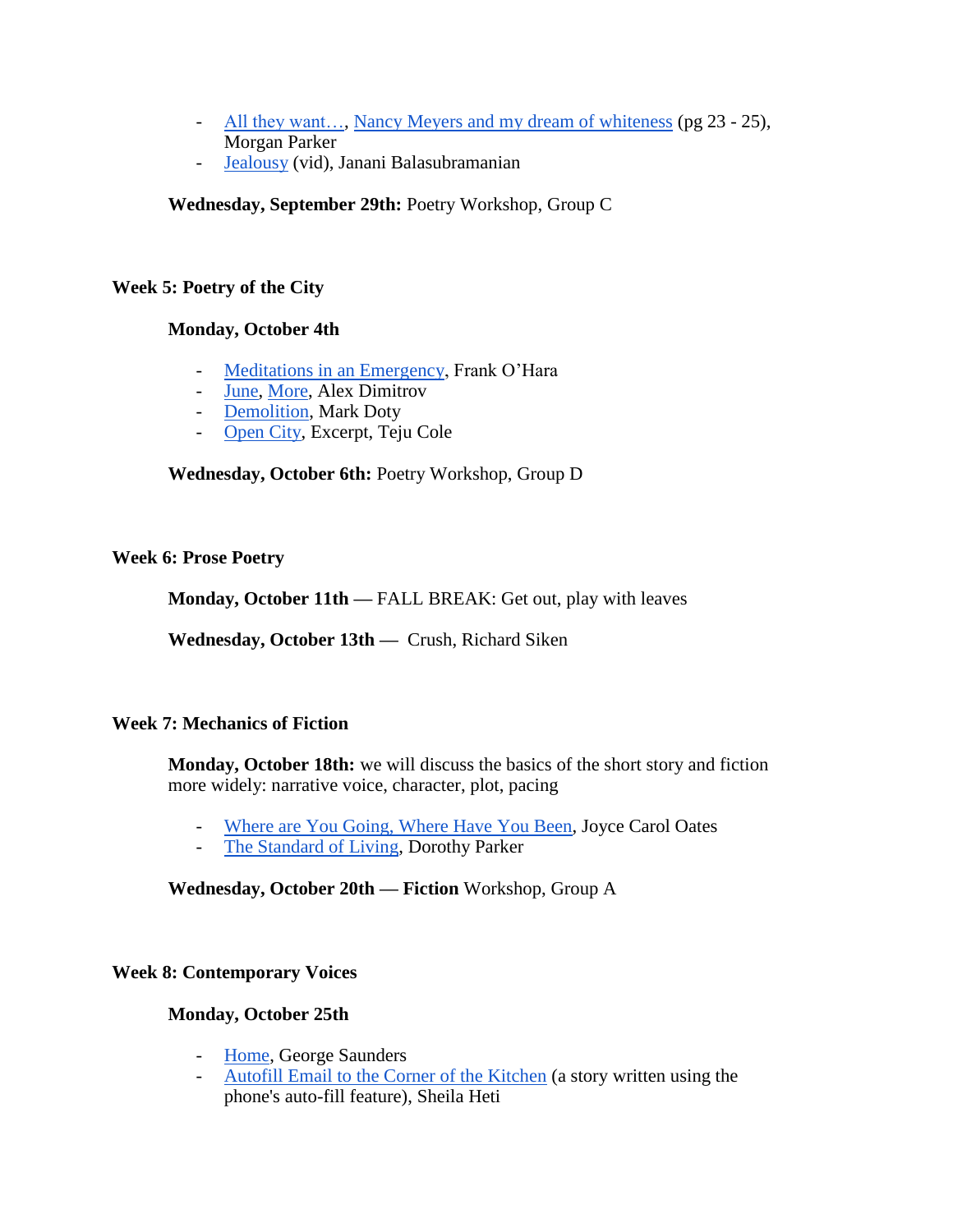- [Lost Performance,](https://granta.com/lost-performance/) Carmen Maria Machado
- [The Rosary,](https://www.newyorker.com/culture/personal-history/the-rosary) Alexander Chee

# **Wednesday, October 27th — Fiction Workshop, Group B**

## **Week 9: Creative Non-Fiction and The Essay**

## **Monday, November 1st**

- [On Keeping a Notebook,](https://accessinghigherground.org/handouts2013/HTCTU%20Alt%20Format%20Manuals/Processing%20PDF%20Sample%20Files/00%20On%20Keeping%20a%20Notebook.pdf) Joan Didion
- [Getting in and Getting Out,](https://harpers.org/archive/2017/07/getting-in-and-out/) Zadie Smith
- [Letter to My Mother than She'll Never Read,](https://www.newyorker.com/culture/personal-history/a-letter-to-my-mother-that-she-will-never-read) Ocean Vuong
- [Priestdaddy, Excerpt,](https://www.thecut.com/2017/05/patricia-lockwood-priestdaddy-memoir-excerpt.html) Patricia Lockwood

## **Wednesday, November 3rd — Fiction Workshop, Group C**

### **Week 10: The Novel, Autofiction**

## **Monday, November 8th**

- Discussion: [What is Autofiction?](https://www.vulture.com/2018/05/how-auto-is-autofiction.html)
- *10:04*, Ben Lerner (first half)

# **Wednesday, November 10th — Fiction Workshop, Group D**

### **Week 11: The Novel, Autofiction**

### **Monday, November 15th**

- *10:04*, Ben Lerner (second half)

# **Wednesday, November 17th — Open Workshop, Group A**

### **Week 12: Hybrid Texts**

### **Monday, November 22nd**

- We the Animals, Justin Torres (first half)

### **Wednesday, November 24th — Open Workshop, Group B**